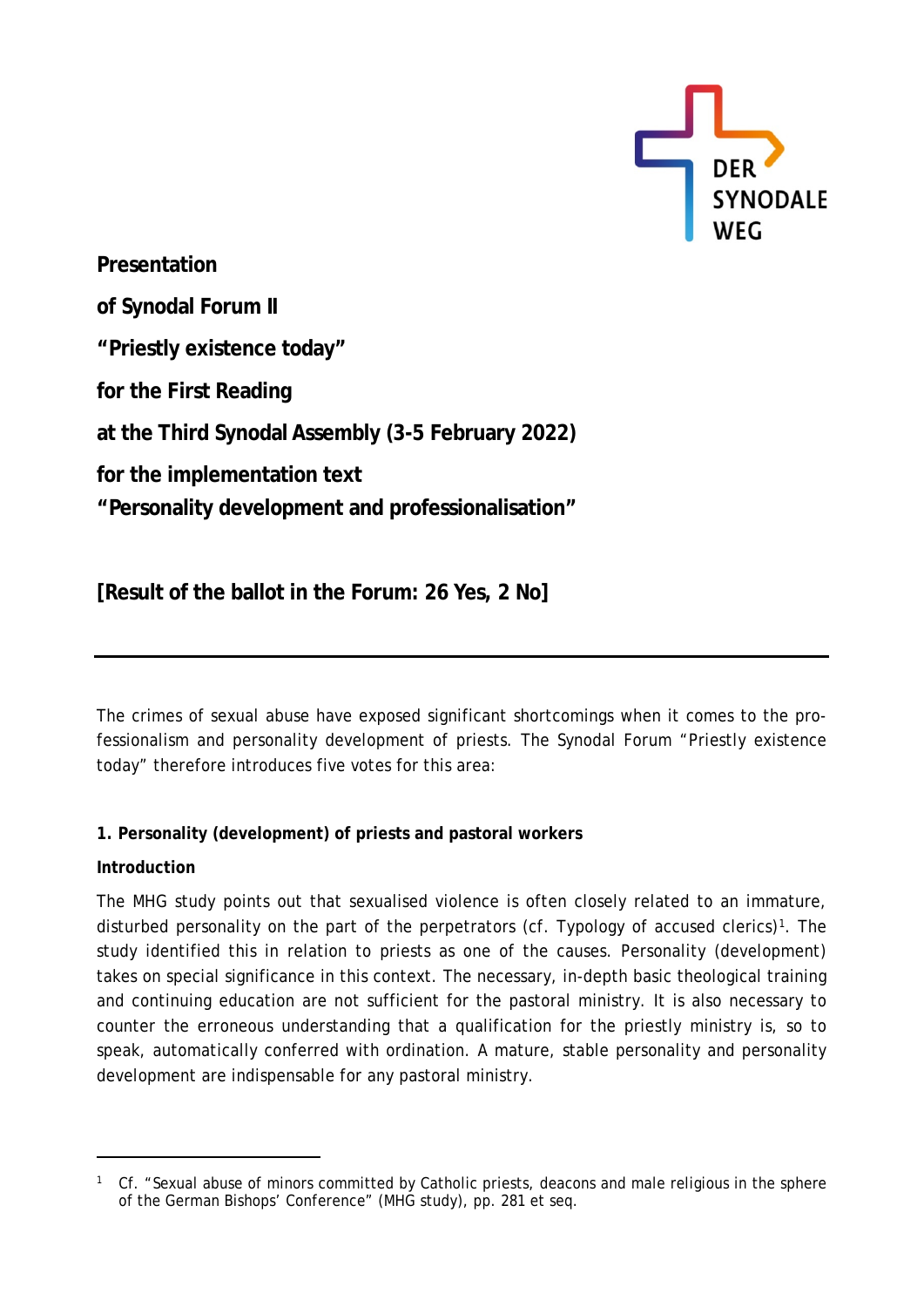Numerous documents have already addressed the personality development of priests and pastoral workers[2](#page-1-0). Various practical experiences have however revealed that there is a problem when it comes to implementation. In order to actually incorporate the important elements of personality development into life, there is a need for controlling and for evaluation in order to move from voluntariness to a verifiable commitment that is in everyone's interest.

# **Motion**

The Synodal Assembly is requested to resolve that a working group be established by the German Bishops' Conference in order to work out, in a two-year process, a supra-diocesan framework regulation for the personality development of priests and pastoral workers as well as colleagues, and to enact/implement it according to their competence.

Especially against the background of controlling and evaluation of personality development, the framework regulation should include the following: the important areas of spiritual and cultural skills, as well as the ability to engage in dialogue, collegiality and dealing with coworkers, the ability to relate, sexuality, and the evangelical counsels of poverty and obedience for personality development, and thereby integrate all those working in pastoral ministry.

- The bishops are to create framework conditions so that priests and pastoral workers can find time and ways to lead a spiritual life. At the same time, spiritual life also requires a form of organised guidance and quality assurance (e.g. through annual staff reviews).
- The bishops are to prescribe attendance at training courses in order to enable lifelong learning and to communicate that faith needs a historical dimension so that it does not become an ideology.
- The bishops are to guarantee that further training is offered on psychological topics, as well as reflections on relational skills.
- The bishops are to create opportunities to attend further training on issues related to sexuality. The Church acknowledges that there are not only heterosexual priests. Priests and pastoral workers must show a willingness to come to terms with their own sexual orientation. If this has not yet happened, the bishops will ensure that a pastoral psychological contact person with special skills in the area of sexuality is available for priests and pastoral workers.
- The bishops are to promote priests' communal life and develop models so that a life as a "priest in a civilian vocation" can also become possible. A priest is to cultivate a lifestyle of solidarity in accordance with the evangelical counsel of poverty, including when it

<span id="page-1-0"></span><sup>2</sup> Cf. for this e.g.: POPE FRANCIS, Apostolic Exhortation *Gaudete et exultate*, in: *VAS* 213 (19 March 2018); SAME AUTHOR, Letter to priests on the 160th anniversary of the death of the Holy Curé of Ars (4 August 2019); CONGREGATION FOR THE CLERGY, Gift of the Priestly Vocation. *Ratio Fundamentalis Institutionis Sacerdotalis*, in: *VAS* 209 (8 December 2016); SECRETARIAT OF THE GERMAN BISHOPS' CONFERENCE (publisher), *Rahmenstatuten und -ordnungen für Gemeinde- und Pastoral-Referenten/Referentinnen*, in: *Die deutschen Bischöfe* 96 (1 October 2011); SAME (publisher), *Rahmenordnung für die Priesterbildung*, in: *Die deutschen Bischöfe* 73 (12 March 2003); POPE JOHN PAUL II, Post-synodal Apostolic Exhortation *Pastores dabo vobis*, in: *VAS* 105 (29 March 1992).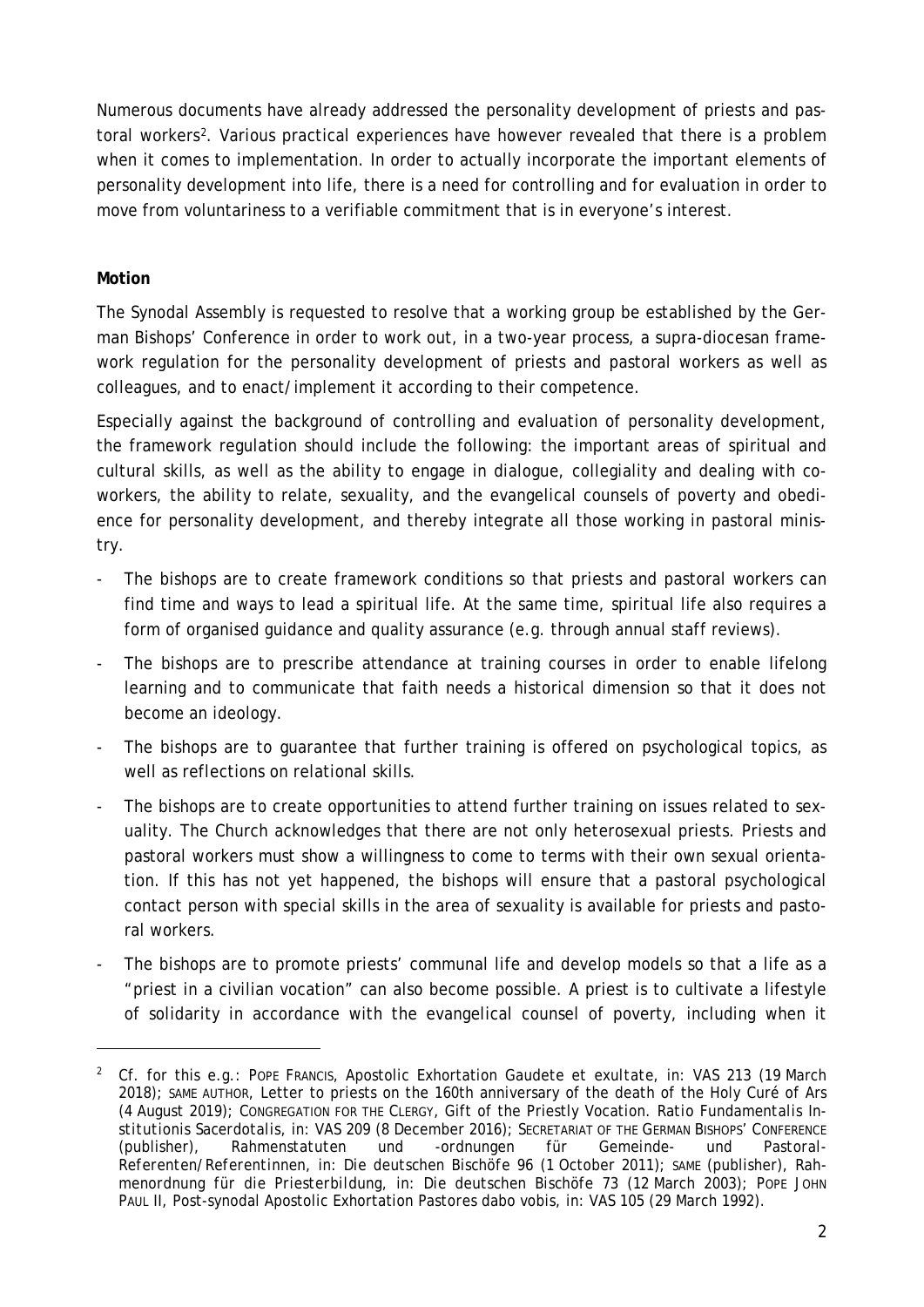comes to the treatment of Creation. Privileges inherent in the priesthood are questioned and reduced.

The bishops will endeavour to establish uniform regulations with regard to staff management, service instructions and job descriptions for priests in the German dioceses.

Within this framework, the German bishops consider that not only the early and middle years of priests should be considered – sexual violence often occurred after ten to 15 years of someone working as a priest – but that the needs of the large group of retired priests require special attention. Professionalisation in this area could for example involve dioceses creating the necessary conditions for parish housekeepers to remain employed by retired priests.

# **2. Professionalising staff deployment, human resources development and quality management**

# **Introduction**

Exercising a profession requires professionalism, and this also applies to exercising all pastoral professions, including the profession of priest, at all levels of the church hierarchy. In today's social context, learning and adhering to professional standards constitutes a crucial foundation for credible pastoral activity, on which proclamation makes itself heard, liturgical celebrations touch and engage people, and diaconal service proves itself in the spectrum of other providers. Professional quality is not the opposite of spiritual quality, but rather the expression of its commitment and credibility.

Where we borrow terminology from human resources development and organisational development below, this is due on the one hand to the concern for professional clarity and concreteness, and is on the other hand to be understood as a contribution towards dealing with those systemic shortcomings which the MHG study has charged us with countering. It has been shown in the Roman Catholic Church up to high management levels that the probability increases of the abuse of power and sexual violence occurring where there is a lack of professionalism. Membership of the clergy, and the associated expectations of misunderstood loyalty and sometimes uncritical obedience within the church hierarchy, have frequently overlapped with the awareness and willingness to establish a professional approach to church activities, and to monitor and evaluate them regularly. As a result, this has led to problems being dealt with inappropriately – often even with good intentions – and not least to their being covered up. With this resolution, the Synodal Path is countering this with its initiative for the professionalisation of personnel deployment, human resources development and quality management at all levels and in all professional groups in our Church, so that pastoral activity remains sustainable as a spiritually-motivated and -orientated activity in our society.

#### **Motion**

The Synodal Assembly is requested to resolve that a working group set up by the German Bishops' Conference and by the Central Committee of Catholics be appointed and commissioned, with the participation of those responsible for human resources in the dioceses, as well as of persons from the most diverse professional groups. The leadership and coordination of this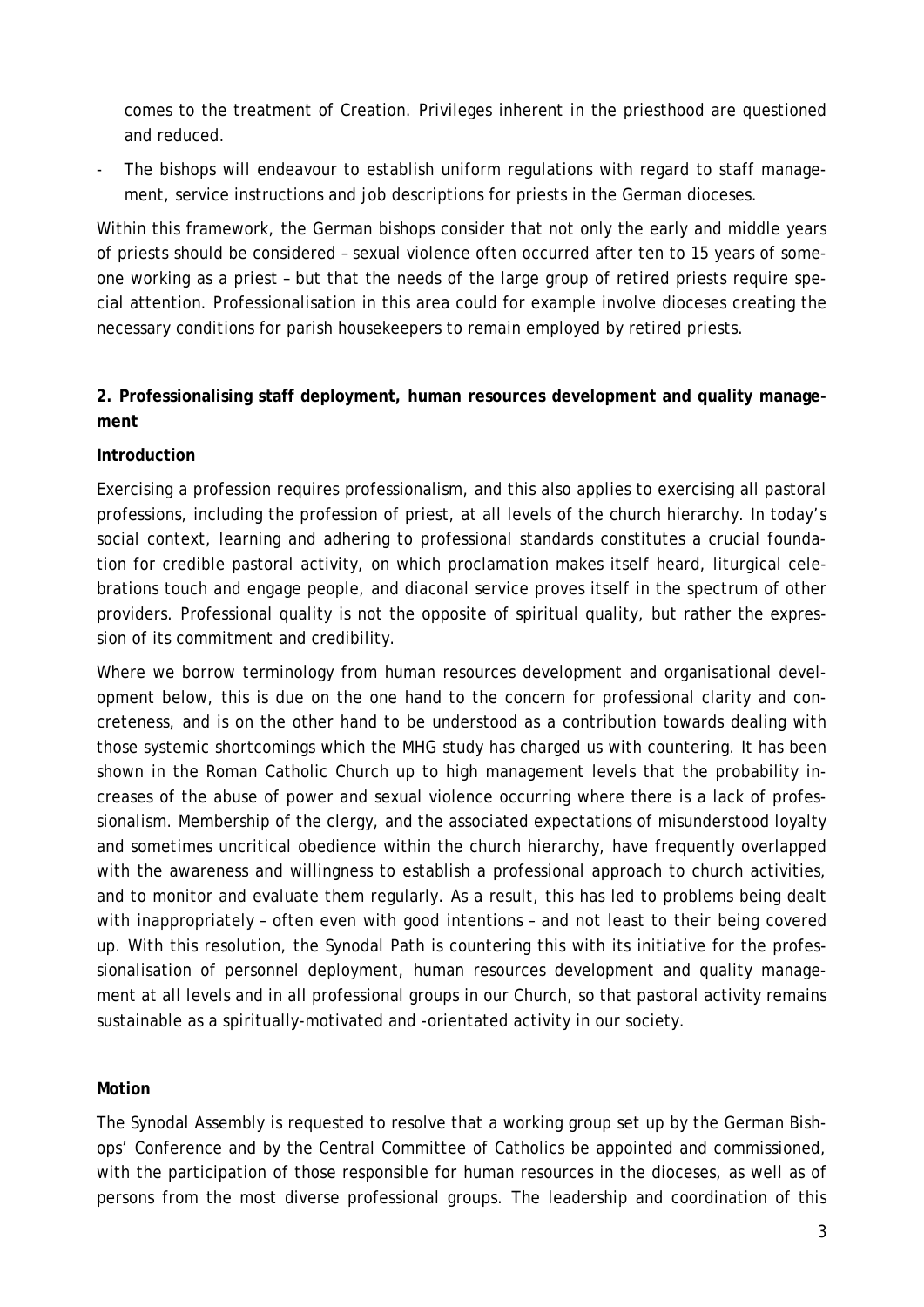working group is to be ensured by external expertise, e.g. consultants working in human resources, human resources development, and quality management. This working group is to draw up a supra-diocesan framework regulation containing standards for the professionalisation of personnel deployment, human resources development and quality management within 24 months of this resolution being adopted, and these are to be systematically structured at all levels:

- a) for a transparent development and transfer procedure, as well as for filling posts (professionalisation of human resources deployment),
- b) for strategic personnel planning and development including training needs analyses as required – with standards for skill-building, further and advanced training, (team) supervision and (team) coaching (professionalisation of human resources development),
- c) for strategic quality management, particularly focusing on standards for leadership and management (professionalisation of quality management).

The standards defined in the supra-diocesan framework regulation are to be implemented at diocesan level. This will involve assessing and reviewing existing regulations and further developing or adapting them in the interest of the professionalisation that is envisaged.

# **Reasoning**

a. Professionalising staff deployment

The need to act in a professional manner when it comes to staff deployment applies to all levels of the church hierarchy, to all professional groups in the pastoral field, and to all areas of the Church's activities. There needs to be a clearly-defined profile of requirements, a job description and a job advertisement, as well as a standardised, transparent application and selection procedure, for every position working for the Church.

In particular, it must be clear in the future that ordination undoubtedly confers the power to carry out specific ecclesiastical processes that are reserved for priests or bishops. But it is no substitute for either qualification or talent, and nor does it absolve the ordained person of the need to undergo further training in order to meet the requirements and perform the tasks, and to be measured by professional standards. The diocesan leadership ensures that church staff, whether they be clergy or lay people, are deployed in accordance with requirements and qualifications, and if necessary provided with the necessary skills. There are many (arch)dioceses where this is not yet the case. A change in thinking is needed here, with the aim of introducing requirement profiles, job descriptions, transparent job advertisements and standardised application procedures across the board and as a matter of course. Proven theoretical and practical professional qualifications, personal aptitude, and professional interest, should be the only parameters used in appointment procedures to evaluate and decide on appointments, with the exception of those processes that additionally require ordination. As a matter of principle, appointment procedures should be so transparent that an appointment decision can be verified at any time.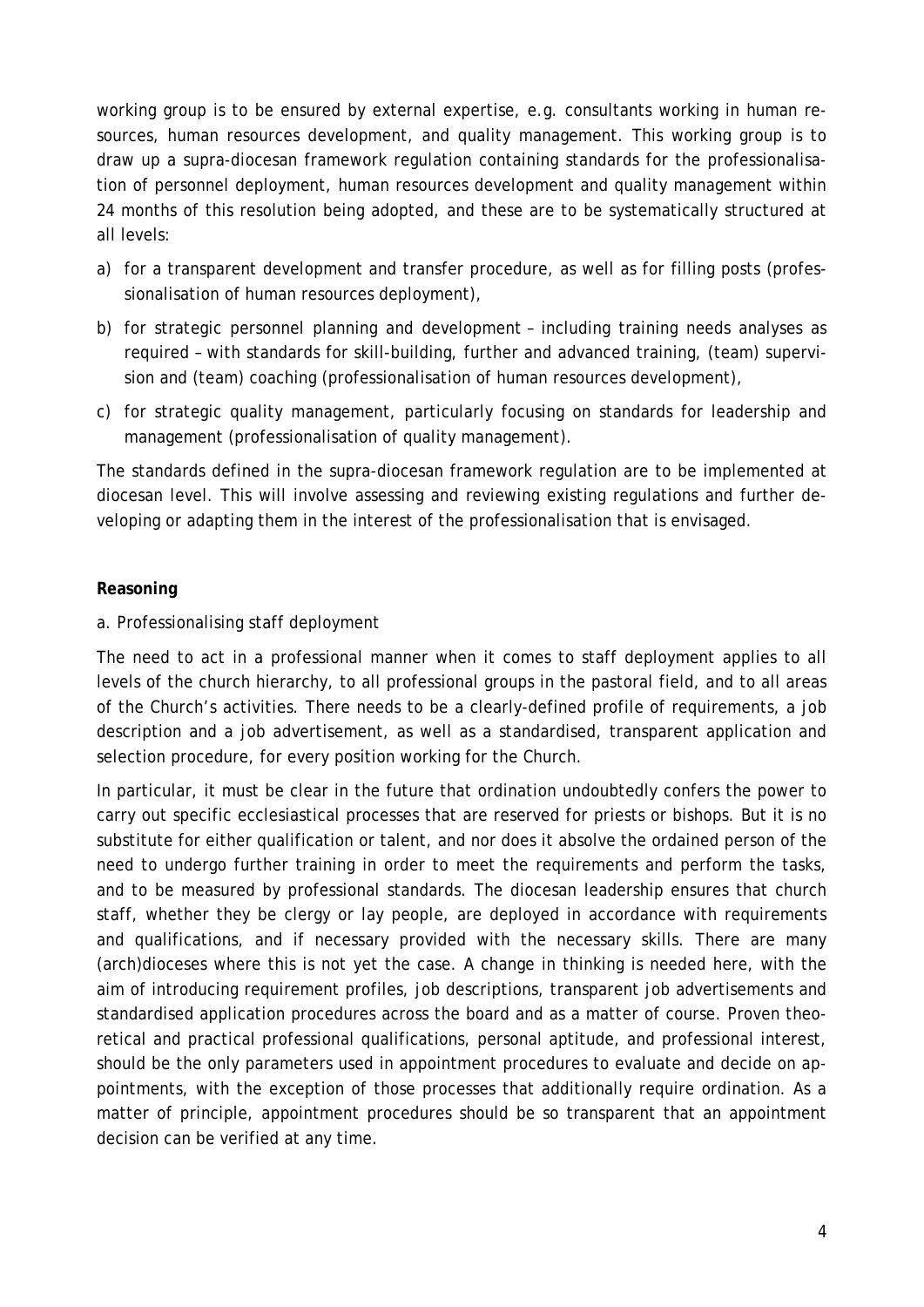#### b. Professionalising human resources development

Strategic human resources development, and the resulting skill-building and further training measures, are indispensable when it comes to professionalising church activities. Ensuring this is part of the pastoral responsibility of every diocesan leadership. Professionalising church activities particularly involves carrying out an analysis of training needs based on current and future tasks and, on this basis, the qualification and further training of staff members according to requirements and tasks. All those working for the Church, both clergy and laity, fulltime and part-time employees, have the right and at the same time the duty to obtain (further) skills in accordance with their respective tasks and areas of responsibility, but also with their interests and talents, and thus to contribute to the transparency and quality of church activities. The commitment to lifelong learning is and remains a dimension of professionalism. It must be complemented by positive incentives for high-quality actions, and the benefits of a *self-commitment* to lifelong learning must be emphasised (intrinsic commitment). There must however be a means available to discipline those who persistently refuse to enter into this commitment (disciplinary code). The requirements of church law must be taken into account here, as must the legitimate expectations of the (pastoral) team, those holding voluntary positions, and the people in the community.

Human resources development is always a key leadership task, and must therefore be visible in the organisational structure of a diocese as a matter of principle. The diocesan organisational structures must take this into account – where this has not yet been done – e.g. by setting up appropriate staff units or central departments. This is achieved not only by having an adequate organisational structure, but also by clearly allocating the authority and qualifications necessary for the tasks. The organisational structure and competences must be designed in such a way that efficient, targeted measures for human resources development can be developed and implemented.

#### c. Professionalising quality management

The right and the duty to obtain qualifications and undergo further training according to the respective area of tasks and responsibility must be an essential characteristic of all people working for the Church on a full-time or part-time basis. Anyone taking on leadership tasks in the Church must be intensively prepared and consistently supported whilst carrying out their work. This applies to all levels of church activity and of the church hierarchy and – in addition to spiritual guidance, spiritual exercises and regular spiritual retreats – also expressly includes supervision, individual and team coaching, and methods of individual human resources development and team support.

Two years after the resolution on this presentation, all standards are to be prepared across the dioceses in such a way that they can be introduced and tested. Priority is to be given to those areas of activity that are associated with leadership and management responsibility. After a further two years of implementation in the dioceses, all standards will be evaluated at the level of the (arch)dioceses with feedback to supra-diocesan level, and if necessary their further development/adaptation at supra-diocesan and diocesan level. The aim is to identify further development needs in constantly-recurring phases of evaluation, and to incorporate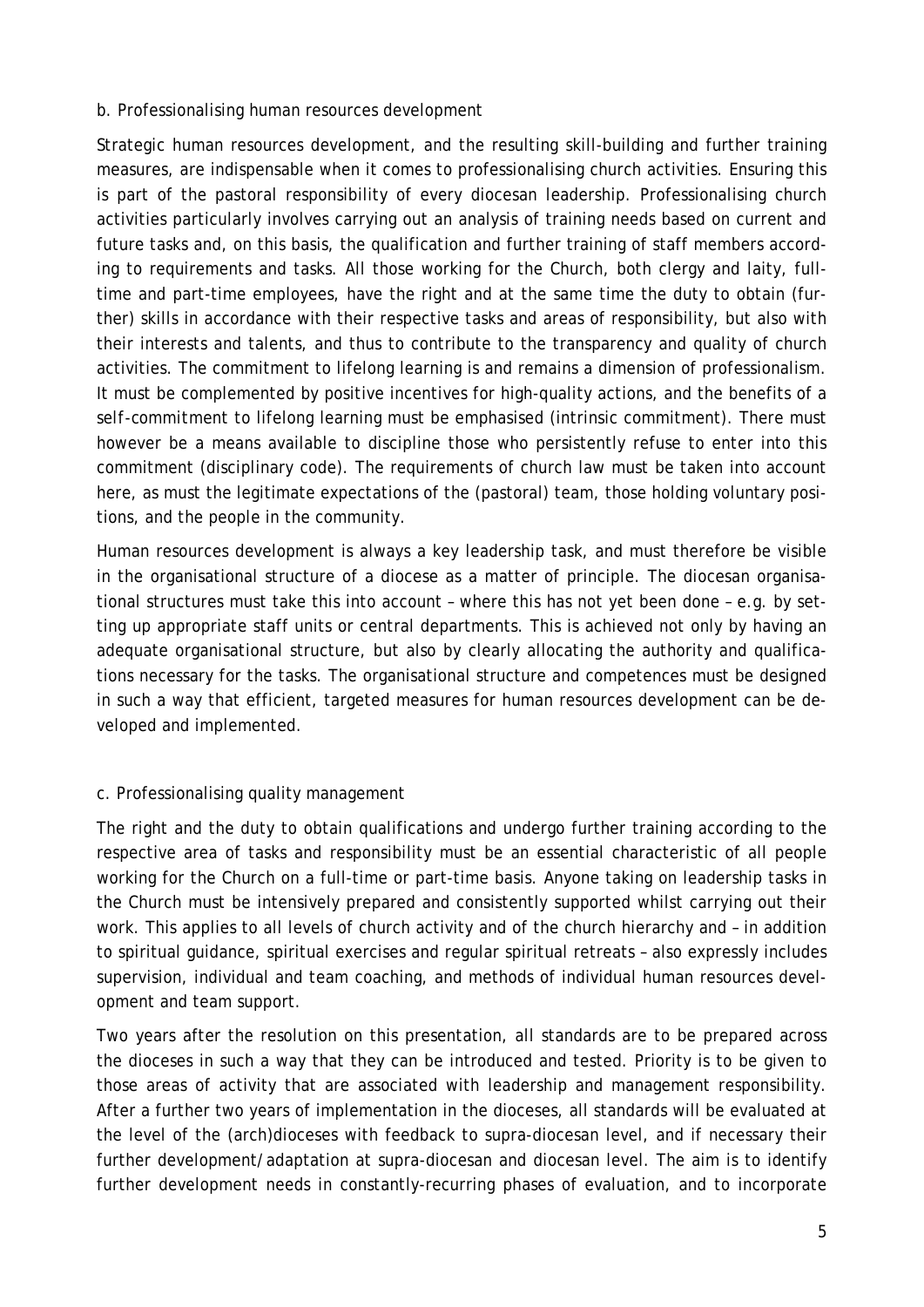these in standards on an ongoing basis. The Secretariat of the German Bishops' Conference will submit a proposal for a resolution to the Synodal Assembly in order to ensure that this aim is achieved in organisational terms.

# **3. Professional lay ministries in the Church in their interaction with the ordained priesthood**

### **Introduction**

The professional groups of parish expert workers and pastoral assistants have formed an essential component of the pastoral ministry of the Roman Catholic Church in the Germanspeaking region for decades. This component is also of great importance for the universal Church in view of the upcoming paradigm shift from a clerical to a synodal Church, given that it facilitates a 'synodal' embedding of the priestly ministry – which in turn is endangered by clericalism – in the communion of different ecclesiastical offices. Clericalism is based, among other things, on the binary difference between the clergy and the laity. Parish expert workers and pastoral assistants however transcend this binary nature of a distinction between the clergy and the laity towards a plural order of ministries in which a Spirit-empowered diversity of ecclesiastical offices is recognised in the sense of the New Testament beginnings.

They thus continue what begins in Vatican II when the possibility is mentioned that the laity is called to a "direct form of cooperation in the apostolate of the Hierarchy" (LG 33), and is entrusted with functions "which are more closely connected with pastoral duties" (AA 24). As ministers who are not ordained, but who are commissioned by the bishop (cf. CIC can. 145 §1), when they preach, for example, they do not speak in their own name, but in the name of the Church. This experience leads to important steps for action.

#### **Motion**

The Synodal Assembly is requested to resolve that the German Bishops' Conference and the Central Committee of Catholics are to establish a joint working group with the involvement of the professional associations of parish expert workers and pastoral assistants. It should make the theological and pastoral opportunities that arise from the unique interaction of professional lay ecclesial offices with the ordained priesthood fruitful both for the Church in Germany, and with regard to the universal Church. In doing so, both a discussion of pastoral practice (e.g. the primacy of joint training, the need for mutual supervisory roles, depending on the function, the expansion of all bodies in which the clergy are represented to include professional lay ministries), and theological clarifications, are to be provided. The working group should begin its work within one year of the end of the Synodal Path, and should present its first findings in this regard, and the resulting consequences for the training and practice of all pastoral professions, to the public two years after the end of the Synodal Path.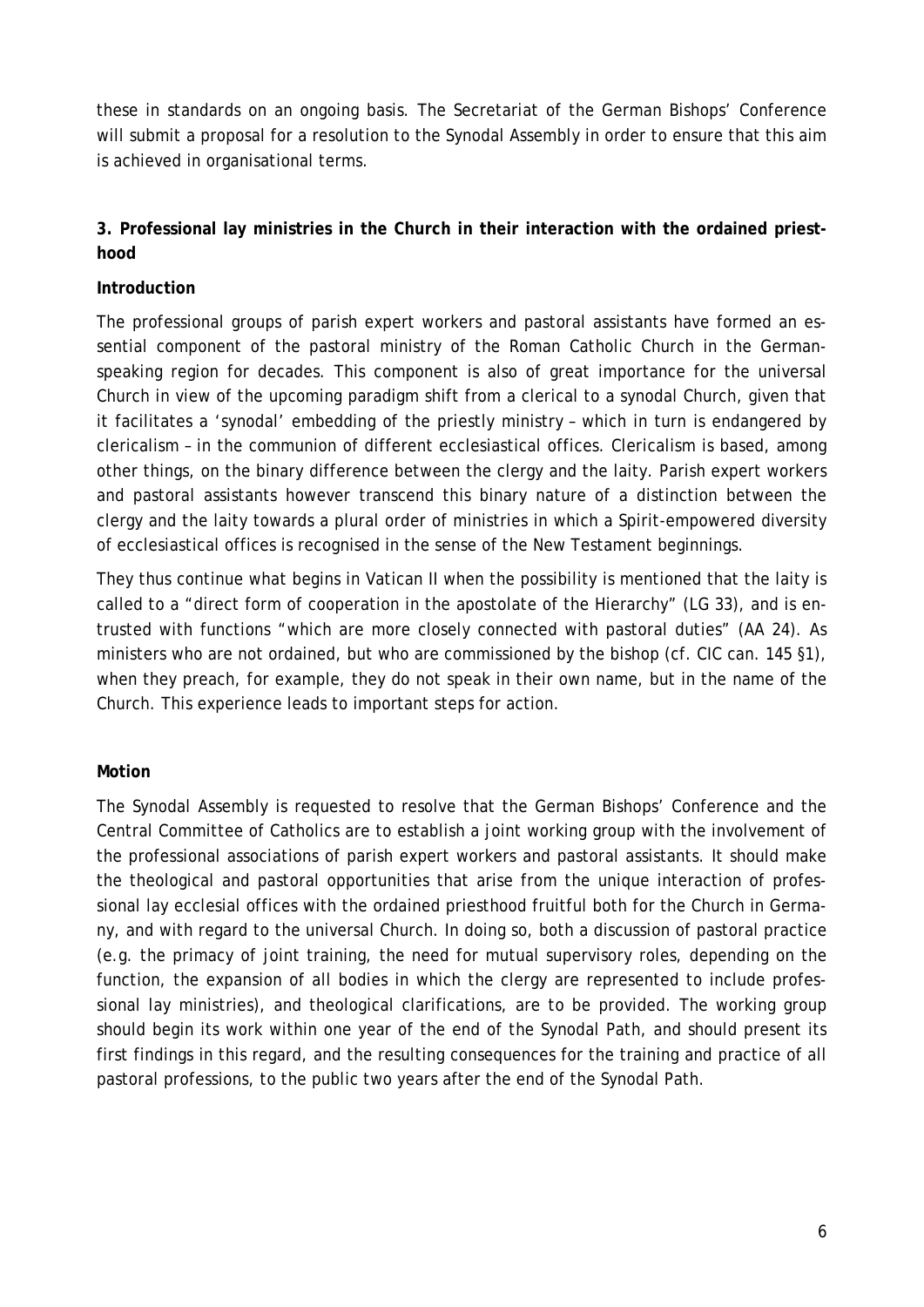#### **4. Priests in a secondary office**

# **Introduction**

The understanding of the priesthood is undergoing major upheavals in our time. It is not only the shortage of young people, and the abuse committed by clerics, that are triggering reflection on the priestly existence today. Above all, it is about the difficulty of making priestly life and work comprehensible in a society that is becoming increasingly secularised.

For these reasons, the priority today is to rethink the ways in which the priestly ministry is exercised. Priests work in the German dioceses as parish priests, or are active in ministry in the parish. However, there are also priests who have another profession: professors of theology or philosophy, teachers of religion, judicial vicars, vicars general, or priests in categorial service such as hospital, accident and emergency, pastoral care of people with disabilities, etc.

Many aspirants to the priesthood do not find their priestly vocation until they have reached a more mature age. In their first profession, they have taken up another profession in which they are very well trained, and have already participated actively in social working life for a number of years. There are doctors, teachers, lawyers, social workers, bankers and tax consultants who no longer practice their old profession because of their ordination. Ordination to the priesthood places the new profession of pastor on the horizon, in which the pastoral ministry with its manifold tasks has to be mastered. Apart from "gaining time", are there really also substantive reasons why one and the same person cannot be a part-time bank employee and a part-time priestly pastoral worker at the same time? Could a priest not exercise his ecclesiastical office in a secondary office, or even in an honorary office? Is Paul's model no longer valid? Paul was very keen not to discredit the proclamation of the Gospel, thus portraying the ministry of proclamation as "unaffordable" from the very beginning (Acts 18:3; 1 Cor 9:18; 2 Thess 3:7-9).

Should there not also be other vocational opportunities for priests in this day and age? A doctor, for example, who is also a priest, would come into contact with people in our society who otherwise would not (want to) have anything to do with the Church. The same applies to other professions in our society. But it is not only contact with clients or patients that is important. Contact with colleagues in the same field could also make the ecclesiastical profession stand out more prominently. The congregation of God has always been larger than the boundaries of the parish indicate.

#### **Motion**

The Synodal Assembly is requested to submit a motion for consideration with regard to the extent to which ministry is possible under canon law for priests in a secondary or honorary office. Priests who exercise another profession cannot be appointed as parish priests in the traditional sense. They could however carry out their ministry in a secondary office by virtue of administering the sacraments, and thus also help build up the congregation.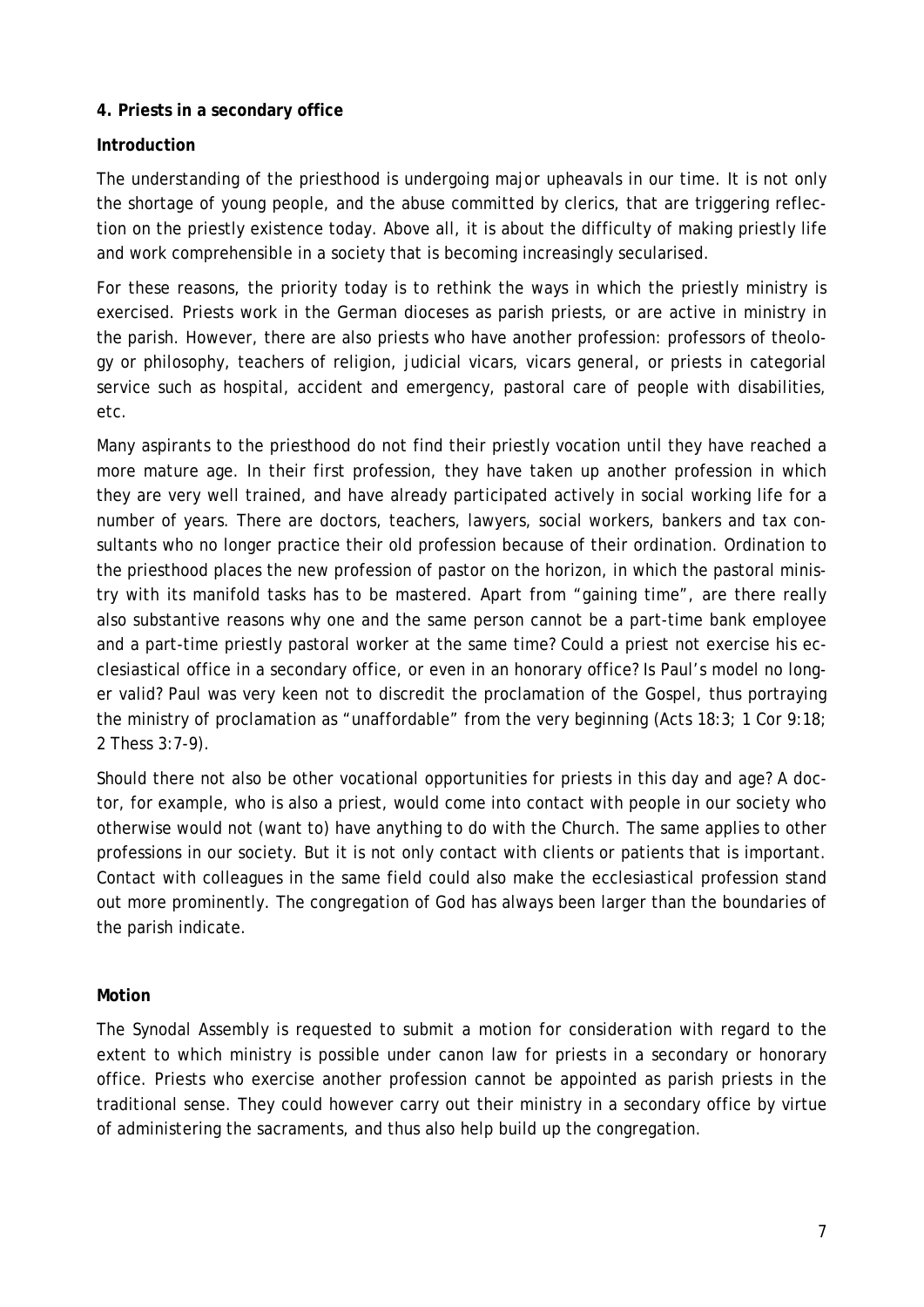### **Reasoning**

The model of a priest living and acting as a parish priest has many advantages. Above all, the fact of his being available for the wide range of tasks is an argument in favour of regarding the priesthood as a "full-time position", and not as a "secondary office" or "honorary office". The question is however whether this model must remain the only one, or whether there might not be other models of working as a priest. This professional model is already practised in other countries, as is the case with the permanent deacon. If a priest earns his living with another profession, this can also enhance the credibility of his ministry. He is thus placed on an equal footing with all faithful who earn their living in their professional lives and devote their free time to the faith.

The priestly ministry is primarily to serve the renewal of the Church (PO 6). The priest is not only the shepherd of the worshipping community, but he is the shepherd of the whole people of God (*Pastores dabo vobis*, 12). This people also includes those who are distant from the Church, those who have left the Church, and the non-Christians. To live in unity with them and to proclaim the Good News to them is an undeniable task to be performed within a priest's work for God and for the world. Our present time in particular needs priests who work for God's Word in the midst of the conditions in society and, as professionals in social professions, promote other and new places of formation of the community.

# **5. Professionalisation in training for the priesthood**

### **Introduction**

It is also important to look at the conditions of training in the context of professionalisation. The results of the MHG study, social change, and the questioning of the former conception of the priest, pose new challenges for training for the priesthood in Germany.

# **Motion**

The Synodal Assembly supports the quality criteria developed so far at the level of the German Bishops' Conference for the reorganisation of training for the priesthood in Germany.

The Synodal Assembly is requested to resolve that the Standing Council of the German Bishops' Conference should implement the following additional criteria in its process of reorganising training for the priesthood:

- Training should be carried out according to uniform nationwide quality criteria and goals, and these should be enforced and monitored. This requires common quality management. It is recommended that an episcopally-commissioned person be appointed at the level of the German Bishops' Conference. His or her task is to advise and monitor the seminaries in the implementation of and compliance with the quality criteria through regular visits and in discussions with leaders and seminarians. (Cf. for this the previous practice at the level of the Bishops' Conference)
- Training in all pastoral ministries is provided with the aim in mind of subsequently working together in a team. In order to promote and practice a culture of cooperation from the